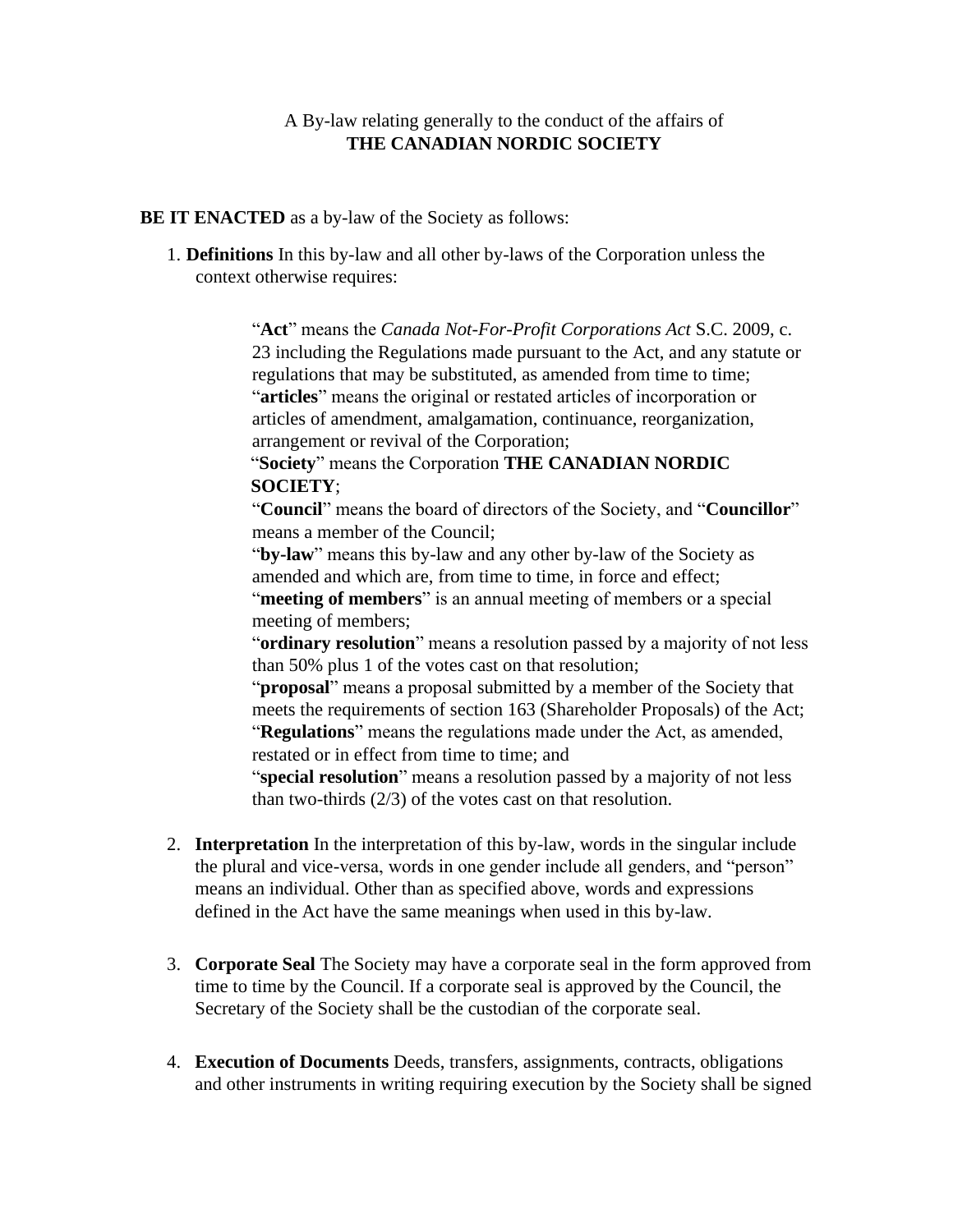by any two (2) of its officers or Councillors. In addition, the Council may from time to time direct the manner in which and the person or persons by whom

a particular document or type of document shall be executed. Any person authorized to sign any document may affix the corporate seal (if any) to the document. Any signing officer may certify a copy of any instrument, resolution, by-law or other document of the Society to be a true copy thereof.

- 5. **Financial Year** The financial year end of the Society shall be determined by the Council and recorded in its minutes.
- 6. **Banking Arrangements** The banking business of the Society shall be transacted at such bank, trust company or other firm or corporation carrying on a banking business in Canada or elsewhere as the Council may designate, appoint or authorize from time to time by resolution. The banking business or any part of it shall be transacted by the Treasurer, an officer or officers of the Society and/or other persons as the Council may by resolution from time to time designate, direct or authorize.
- 7. **Annual Financial Statements** The Society may, instead of sending copies of the annual financial statements and other documents referred to in subsection 172(1) (Annual Financial Statements) of the Act to the members, send a notice to its members, by electronic or other means, stating that the annual financial statements and documents provided in subsection 172(1) are available at the registered office of the Society and any member may, on request, obtain a copy free of charge.
- 8. **Membership Conditions** The membership shall be as follows:

**Honorary Members**: a) The Honorary Members consisting of the Ambassadors to Canada of Denmark, Finland, Iceland, Norway and Sweden mentioned in the Articles, and b) such other persons as shall have been elected as Honorary Members by a unanimous vote of the Council; **Members**: Such persons 18 years of age or over as shall have applied and been accepted for membership by the Council; **Special Members**: From among the members the Council may designate as Special Members such persons as are deemed by the Council to have made special contribution to the Society and its objects.

Pursuant to subsection 197(1) (Fundamental Change) of the Act, a special resolution of the members is required to make any amendments to this section of the by-laws if those amendments affect membership rights and/or conditions described in paragraphs  $197(1)(e)$ , (h), (l) or (m).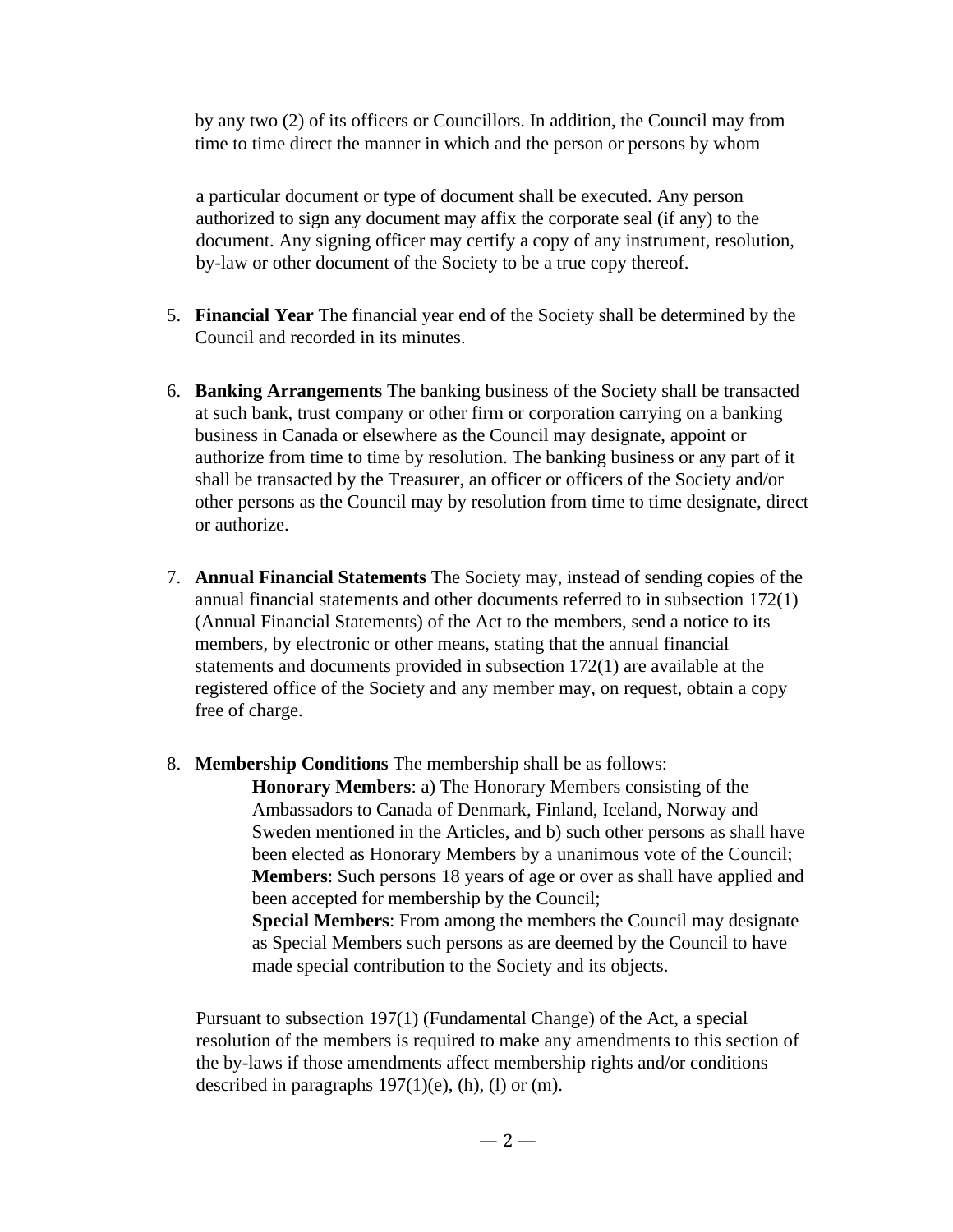9. **Membership Transferability** Membership is not transferable.

Pursuant to Section 197(1) (Fundamental Change) of the Act, a special resolution of the members is required to make any amendment to add, change or delete this section of the by-laws.

10. **Notice of Members' Meeting** Notice of the time and place of a meeting of members shall be given to each member entitled to vote at the meeting by the following means: a) by mail, courier or personal delivery to each member entitled to vote at the meeting, at least 20 days before the day on which the meeting is to be held; or b: by electronic or other communication facility to each member entitled to vote at the meeting, at least 20 days before the day on which the meeting is to be held.

Pursuant to subsection 197(1) (Fundamental Change) of the Act, a special resolution of the members is required to make any amendment to the by-laws of the Corporation to change the manner of giving notice to members entitled to vote at a meeting of members.

- 11. **Members Calling a Members' Meeting** The Council shall call a special meeting of members in accordance with Section 167 of the Act, on written request of at least ten members.
- 12. **Voting at Members' Meetings** A member in good standing may attend any meeting of members and vote thereat in person or by proxy. A proxy shall be in writing and delivered by hand, by post or by electronic means to the Secretary in advance of the meeting.

Pursuant to subsection 197(1) (Fundamental Change) of the Act, a special resolution of the members is required to make any amendment to the by-laws of the Corporation to change this method of voting by members not in attendance at a meeting of members.

- 13. **Membership Dues** Members, including special members, shall be notified in writing by post or electronic means of the membership fees at any time payable by them and, if any are not paid within one (1) calendar month of the membership renewal date the members shall cease to be in good standing until the fees are paid. Honorary Members shall not pay any membership fees.
- 14. **Termination of Membership** A membership in the Corporation is terminated when: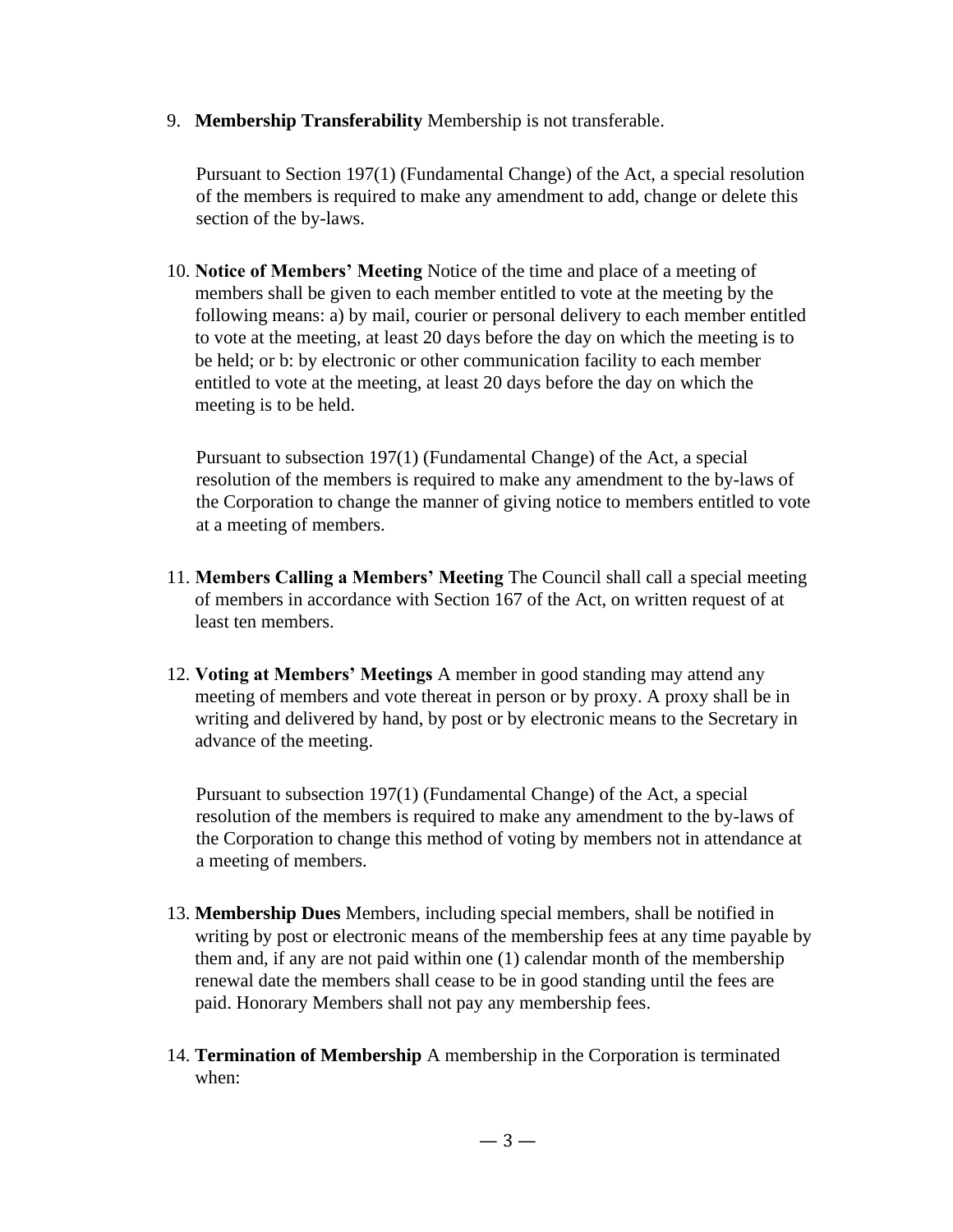- a. the member dies or resigns;
- b. the member is expelled or their membership is otherwise terminated in accordance with the Articles or by-laws;
- c. the member's term of membership expires; or
- d. the Corporation is liquidated and dissolved under the Act.
- 15. **Effect of Termination of Membership** Subject to the Articles, upon any termination of membership, the rights of the member, including any rights in the property of the Corporation, automatically cease to exist.
- 16. **Nominating Committee and Proposals** The Council shall each year before March 31 appoint a Nominating Committee consisting of three members under the Chairmanship of a member of Council. The Nominating Committee shall nominate one or more candidate(s) for each position on the Council as well as for each Officer position to be filled at the next annual meeting of members.

Members may propose the names of candidates to the Nominating Committee. All proposals must be in writing, signed by three members, and include a written undertaking signed by the nominee to accept the position if elected. Proposals may be delivered by hand, by post, or electronically. The Chair of the Committee shall close the Nominations List fourteen days before the Annual General Meeting after which no further proposals from members will be accepted.

The Nominations List compiled by the Nominating Committee shall include the proposals of the Nominating Committee and the proposals submitted by members. The List shall be forwarded to the Secretary, sent to members with the notice of meeting and presented at the annual general meeting of members for voting.

- 17. **Date and Place of Members' Meeting** The annual general meeting of the Society shall be held during the month of May. Subject to the foregoing, any meeting of members will be held at a time and place in Ottawa determined by Council.
- 18. **Persons Entitled to be Present at Members' Meetings** The persons entitled to be present at a meeting of members shall be those entitled to vote at the meeting, the Councillors, the public accountant of the Society and such other persons who are entitled or required under any provision of the Act, articles or by-laws of the Society to be present at the meeting. Any other person may be admitted only on the invitation of the chair of the meeting or by resolution of the members.
- 19. **Chair of Members' Meetings** In the event that the President and Vice-President are absent, the members who are present and entitled to vote at the meeting shall choose one of their number to chair the meeting.

 $-4-$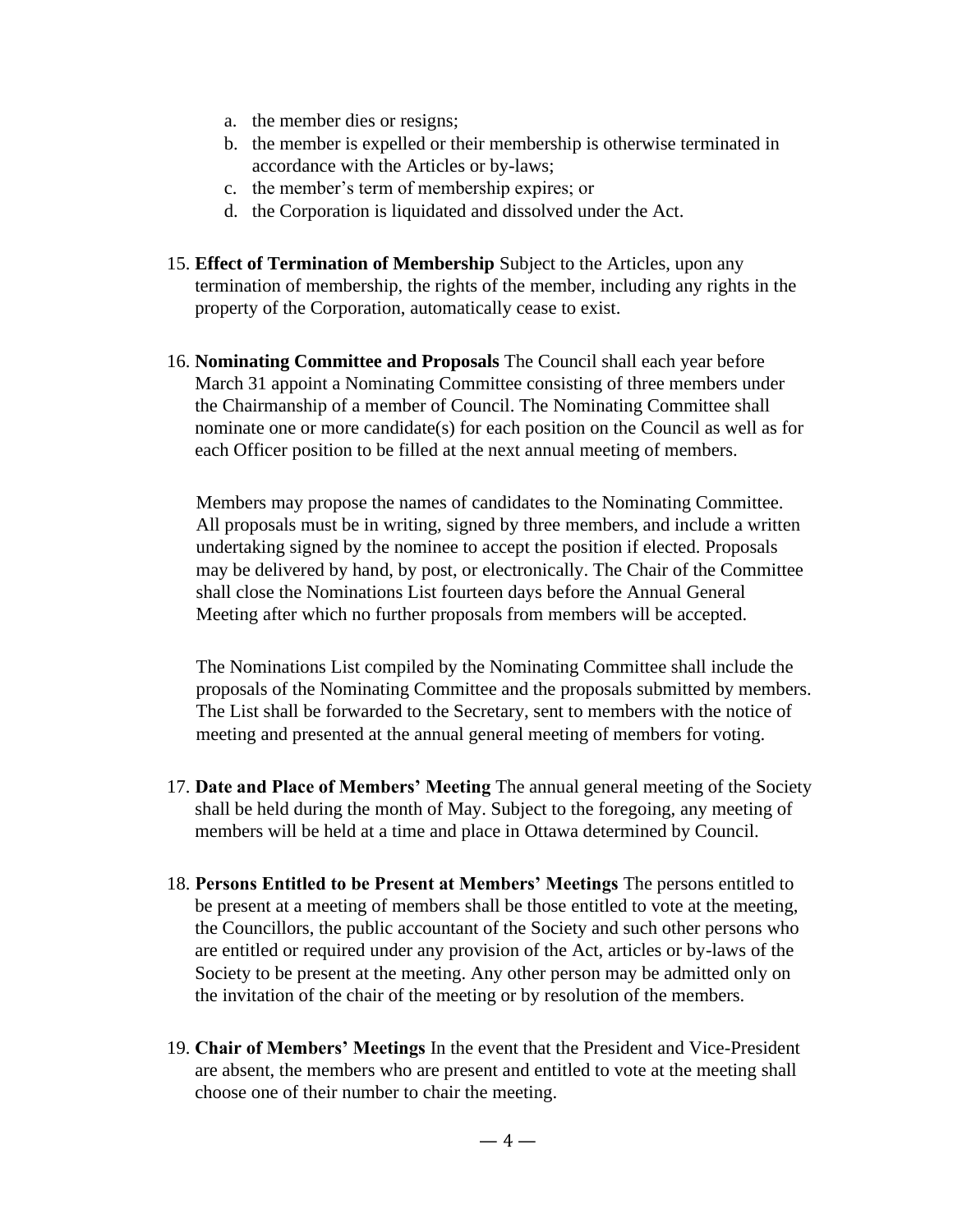- 20. **Quorum at Members' Meetings** A quorum at any meeting of the members (unless a greater number of members are required to be present by the Act) shall be twenty percent of the members entitled to vote at the meeting. If a quorum is present at the opening of a meeting of members, the members present may proceed with the business of the meeting even if a quorum is not present throughout the meeting.
- 21. **Votes to Govern at Members' Meetings** At any meeting of members every question shall, unless otherwise provided by the articles or by-laws or by the Act, be determined by a majority of the votes cast on the questions. In case of an equality of votes either on a show of hands or on a ballot or on the results of electronic voting, the chair of the meeting, in addition to an original vote, shall have a second or casting vote.
- 22. **Members' Meetings** Meetings of members may be held in person or by proxy, by telephonic, electronic or other communication facility, or combination thereof.
- 23. **Number of Councillors** The Council shall consist of seven persons (the number specified in the Articles) and comprise the President, Vice-President, Secretary, Treasurer and three Councillors-at-Large (or four Councillors-at-Large if the offices of Secretary and Treasurer are held by the same person, or if another position is vacant).
- 24. **Election and Term of Office of Councillors** The Councillors shall be elected at the annual general meeting to hold office for a term expiring not later than the close of the next annual meeting of members following the election. Councillors may be appointed by Council to hold office for the unexpired terms of any vacancies.
- 25. **Calling of Meetings of the Council** Meetings of the Council may be called by the President, the Vice-President, or any two (2) Councillors at any time.
- 26. **Notice of Meeting of Council** Notice of the time and place for the holding of a meeting of the Council shall be given to every Councillor by electronic or other communication facility not less than seven days before the time when the meeting is to be held, at the Councillor's recorded address for that purpose. Notice of a meeting shall not be necessary if all of the Councillors are present, and none objects to the holding of the meeting, or if those absent have waived notice of or have otherwise signified their consent to the holding of such meeting.
- 27. **Votes to Govern at Meetings of the Council** At all meetings of the Council, every question shall be decided by a majority of the votes cast on the question. In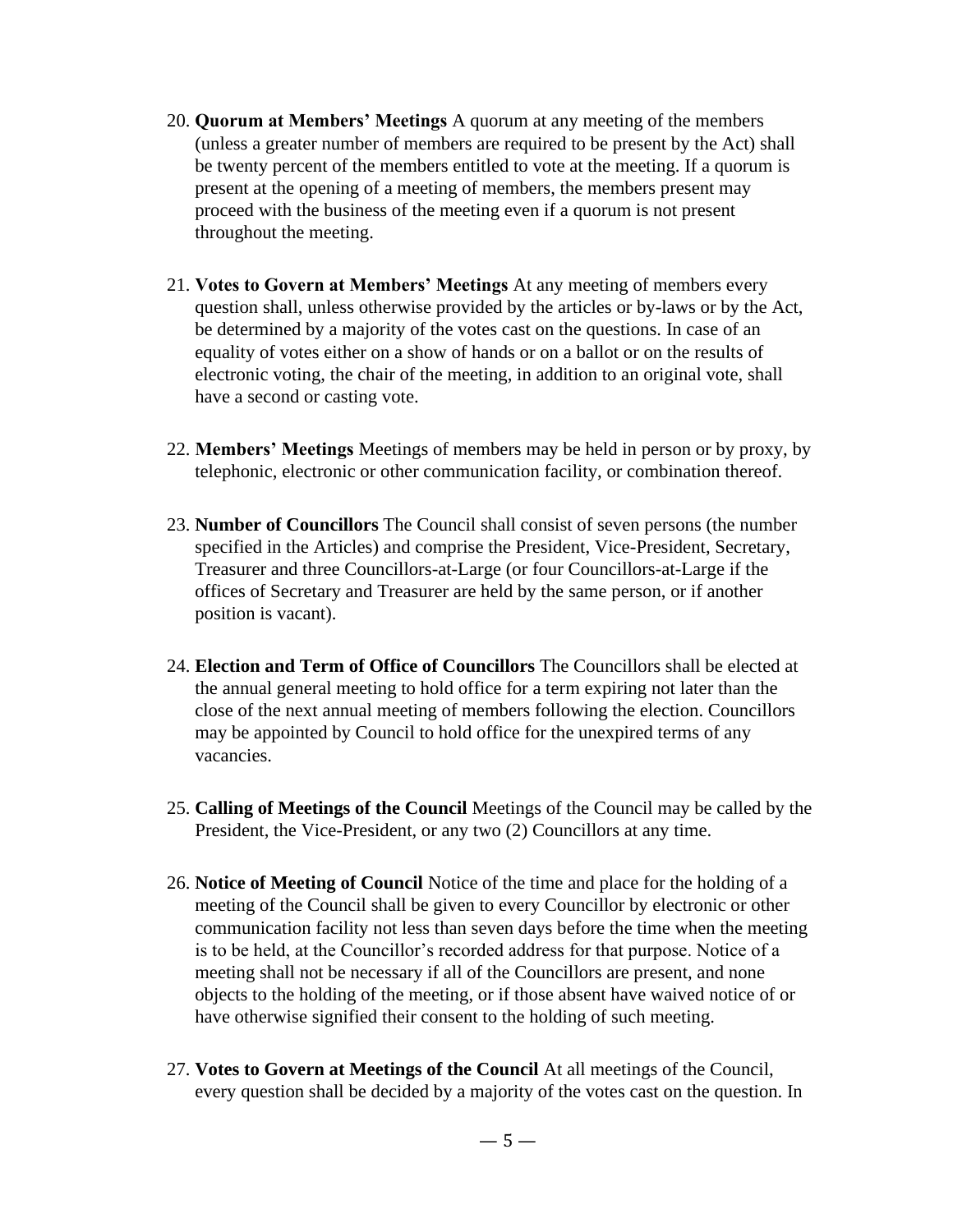case of an equality of votes, the chair of the meeting, in addition to an original vote, shall have a second or casting vote.

- 28. **Committees of the Council** The Council may from time to time appoint any committee or other advisory body, as it deems necessary or appropriate for such purposes and, subject to the Act, with such powers as the Council shall see fit. Any such committee may formulate its own rules of procedure, subject to such regulations or directions as the Council may from time to time make. Any committee member may be removed by resolution of the Council.
- 29. **Appointment of Officers** The officers of the Society shall be members in good standing elected at each annual general meeting and shall consist of the President, the Vice-President, the Secretary and the Treasurer. These officers shall also be Councillors and their terms as Officers shall be co-terminal with their terms as Councillors. The offices of Secretary and Treasurer may be held by the same person.
- 30. **Description of Offices** The offices of the Society shall have the following duties and powers associated with their positions:

**President** – The President shall be the chief executive officer of the Society and responsible for implementing the strategic plans and policies of the Society. The President shall preside at all meetings of the Council and of the members. The President shall, subject to the authority of the Council, have general supervision of the affairs of the Society. **Vice-President** – If the President is absent or is unable or refuses to act, the Vice-President shall, when present, preside at all meetings of the Council and of the members and otherwise carry out the duties of the President. The Vice-President shall have such other duties and powers as the board may specify.

**Secretary** – The Secretary shall attend and be the secretary of all meetings of the Council and members. The secretary shall enter or cause to be entered in the Society's records, minutes of all proceedings at such meetings; the secretary shall give, or cause to be given, as and when instructed, notices to members, Councillors, the public accountant and members of committees; the Secretary shall be the custodian of all books, papers, records, documents and other instruments belonging to the Society.

**Treasurer** – The Treasurer shall keep complete and accurate books of account in which shall be recorded all receipts and disbursements of the Society and, under the direction of the Council, shall control the deposit of money, the safekeeping of securities and the disbursement of funds of the Society, render to the Council at its meetings, or whenever required of him, an account of all his transactions as Treasurer and of the financial